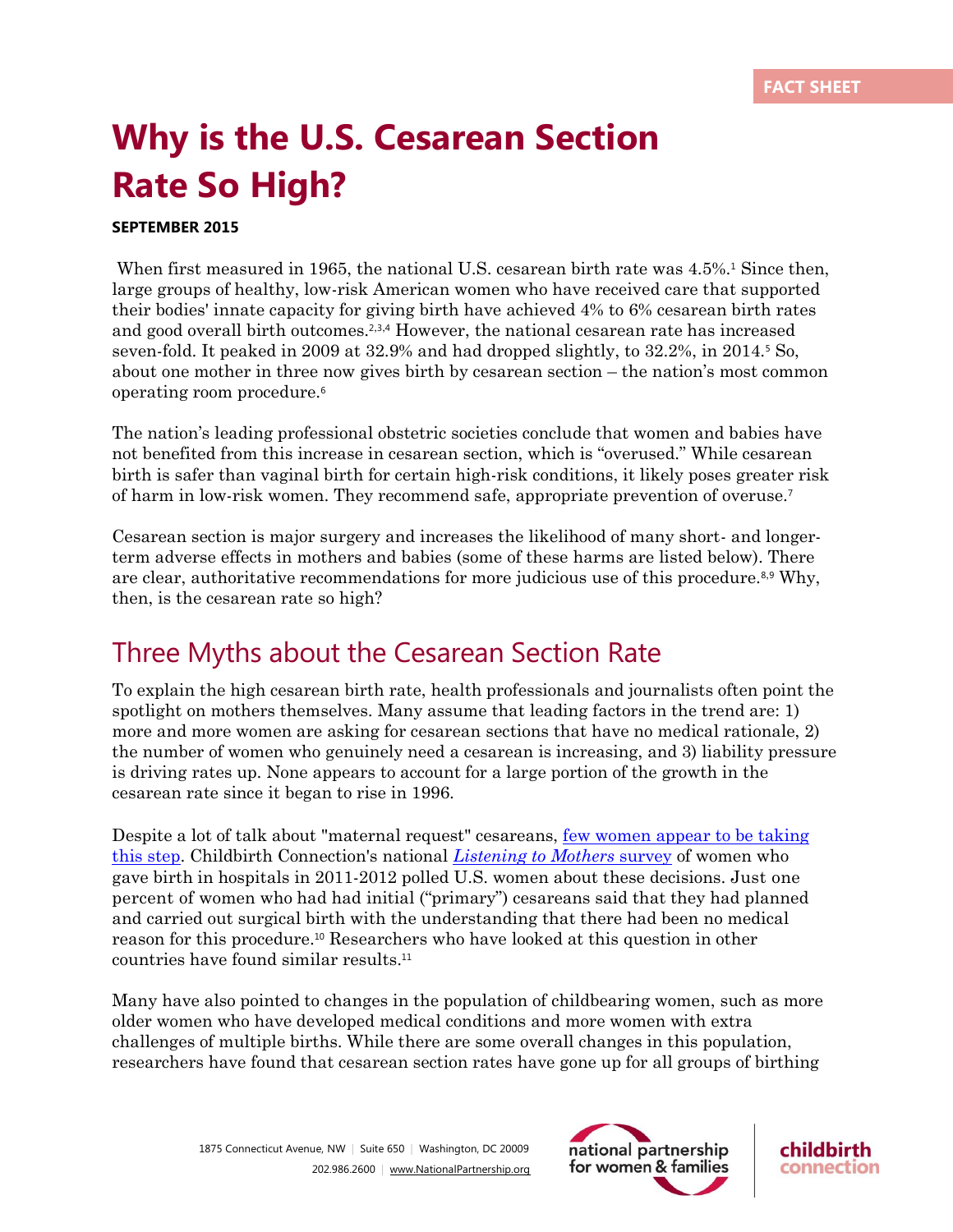women, regardless of age, the number of babies they are having, the extent of health problems, their race/ethnicity, or other characteristics.<sup>12</sup> In other words, there is a change in practice standards that reflects an increasing willingness on the part of professionals to follow the cesarean path under all conditions. In fact, one quarter of the *Listening to Mothers* survey participants who had cesareans reported that they had experienced pressure from a health professional to have a cesarean.<sup>13</sup>

Finally, fear of malpractice liability is frequently cited as a major driver of the extensive use of cesarean section. However, a series of studies have examined this question and have concluded that the role of liability pressure is modest at best and can account for just a fraction of the steep recent rise.<sup>14</sup> Further, this factor is overpowered by the role of variation in professional practice style.<sup>15</sup>

# Reasons for the High Cesarean Section Rate

The following interconnected factors appear to contribute to the high cesarean rate.

- *Low priority of enhancing women's own abilities to give birth.* Care that [supports](http://www.childbirthconnection.org/article.asp?ck=10175)  [physiologic](http://www.childbirthconnection.org/article.asp?ck=10175) processes, such as providing the midwifery model of care, doula care providing continuous support during labor, and using hands-to-belly movements to turn a breech (buttocks- or feet-first) baby to a head-first position, reduces the likelihood of a cesarean section. <sup>16</sup> Quite a few cesareans are carried out because the fetus seems large, even though this estimate is often wrong and a cesarean has not been shown to offer benefits in this situation. The decision to switch to cesarean is often made during labor when caregivers could use patience and watchful waiting, positioning and movement, comfort measures, oral nourishment and other approaches to facilitate comfort, rest, a calm environment and labor progress. Providing more women with such care would lower the cesarean section rate.
- *Side effects of common labor interventions.* Current research suggests that quite a few labor interventions make cesarean birth more likely. For example, labor [induction](http://www.childbirthconnection.org/article.asp?ck=10650) among first-time mothers and/or when the cervix is not soft and ready to open appears to increase the likelihood of cesarean birth. Continuous electronic fetal monitoring (versus periodic listening to the fetal heartbeat with a hand-held device) increases the likelihood of a cesarean. Having an epidural without a high-dose boost of synthetic oxytocin ("Pitocin") seems to increase the likelihood of a cesarean birth. Epidural analgesia appears to increase the likelihood of cesareans performed in response to "fetal distress." Lying in bed during labor (versus being upright and mobile) also has this effect.
- *Refusal to offer the informed choice of vaginal birth.* Many health professionals and/or hospitals are unwilling to offer [the informed choice](http://www.childbirthconnection.org/article.asp?ck=10081) of vaginal birth to women in certain circumstances. The *[Listening to Mothers](http://www.childbirthconnection.org/article.asp?ck=10396)* survey found that many women with a previous cesarean would have liked the option of a [vaginal birth after](http://www.childbirthconnection.org/article.asp?ck=10212) cesarean (VBAC) but did not have it because health professionals and/or hospitals were unwilling.<sup>17</sup> About nine out of ten women with a previous cesarean section are having repeat cesareans in the United States. Similarly, few women with a fetus in a breech position have the option to plan a vaginal birth, and twins are increasingly born via planned cesarean section.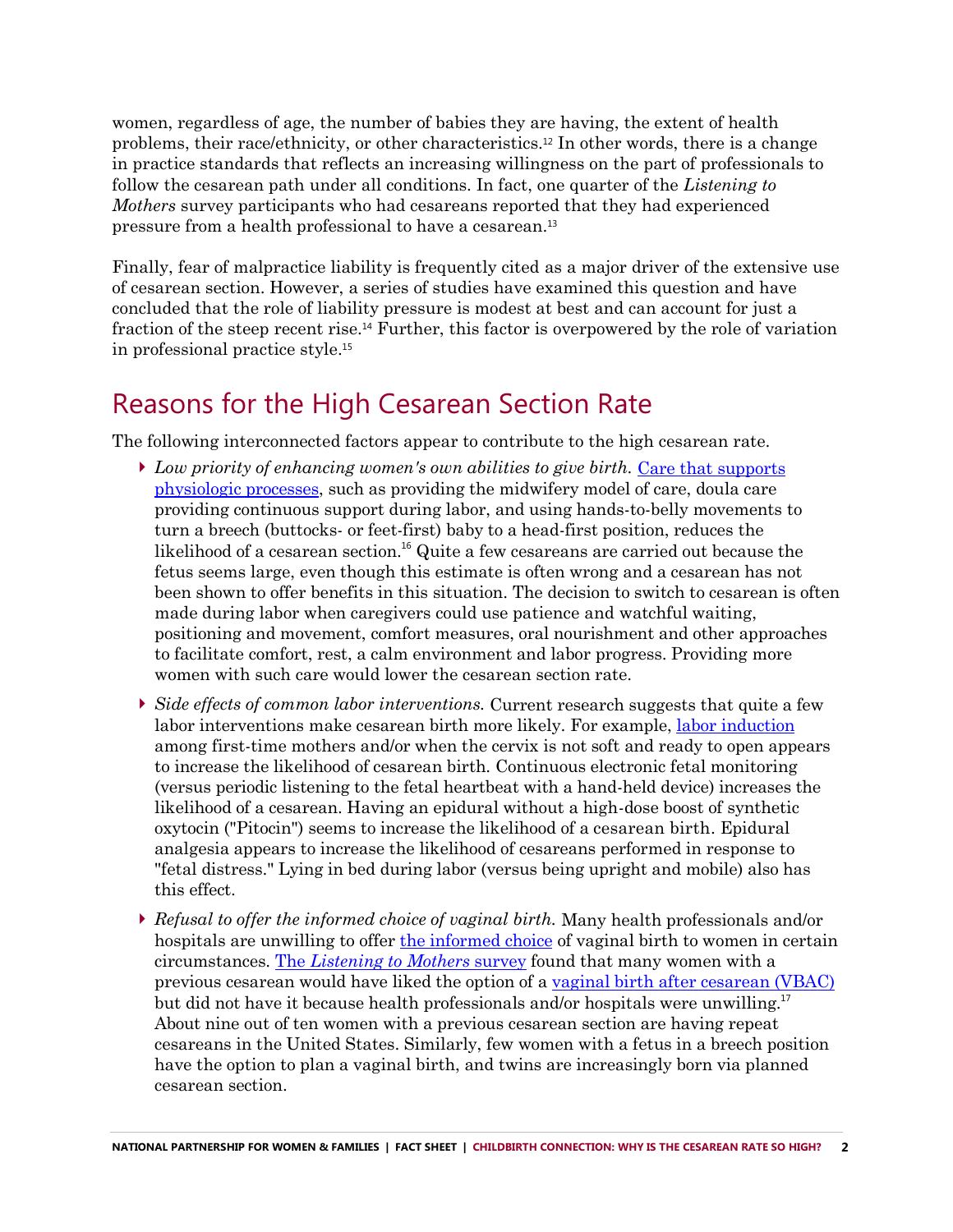- *Casual attitudes about surgery and variation in professional practice style.* Our society is more tolerant than ever of surgical procedures, even when not medically needed. This is reflected in the comfort level that many health professionals, insurance plans, hospital administrators and women themselves have with cesarean trends. Further, the cesarean rate varies quite a bit across states and areas of the country, hospitals, and maternity professionals. Most of this variation is due to "practice style" rather than differences in the needs and preferences of childbearing women.<sup>18</sup>
- *Limited awareness of harms that are more likely with cesarean section.* Cesarean section is a major surgical procedure that increases the likelihood of many types of harm for mothers and babies in comparison with vaginal birth. Short-term harms for mothers include increased risk of unintended surgical cuts, infection, blood clots, emergency hysterectomy, going back into the hospital, a challenging recovery, and death. Babies born by cesarean section are more likely to have breathing problems and to develop several chronic diseases: childhood-onset diabetes, allergies with cold-like symptoms, and asthma in childhood and beyond. Perhaps due to the common surgical side effect of scarring and "adhesion" formation, cesarean mothers are more likely to have ongoing pelvic pain and to experience infertility in the future. Of special concern after cesarean are various serious conditions for mothers and babies that are more likely in future pregnancies. For mothers, these include ectopic pregnancy, placenta previa, placenta accreta, placental abruption, emergency hysterectomy, and uterine rupture. Babies in future pregnancies are more likely to need breathing help and have extended hospital stays. Preliminary research suggests that many other harms are more likely with cesarean section, and more studies are needed.<sup>19</sup>
- *Incentives to practice in a manner that is efficient for providers.* Many health professionals are feeling squeezed by tightened payments for services and increasing practice expenses. The flat "global fee" method of paying for childbirth does not provide any extra pay for providers who patiently support a longer vaginal birth. Some payment schedules pay more for cesarean than vaginal birth. Even when payment is similar for both, a planned cesarean section is an especially efficient way for professionals to organize their hospital and office work. Average hospital payments are much greater for cesarean than vaginal birth, and may offer hospitals greater scope for profit.
- *Professional expectations for work-life balance*. Compared with the past, health professionals have greater expectations for work-life balance. In maternity care, this is seen in reduced willingness to attend births at night and on weekends and holidays, and more births that are scheduled to take place on weekdays.
- *Women's great trust in their maternity care*. The national *Listening to Mothers* survey found that women may have very little awareness of the extent to which practice variation and other non-medical factors and side effects of interventions impact their care and outcomes. Large proportions reported that their maternity care providers were "completely" (47%) or "very" (33%) trustworthy, and that the quality of the maternity care system is "excellent"  $(36%)$  or "good"  $(47%)$ .<sup>20</sup>

All of these factors contribute to a current national cesarean section rate of over 30%, although we increasingly understand that this rate could and should be much lower.